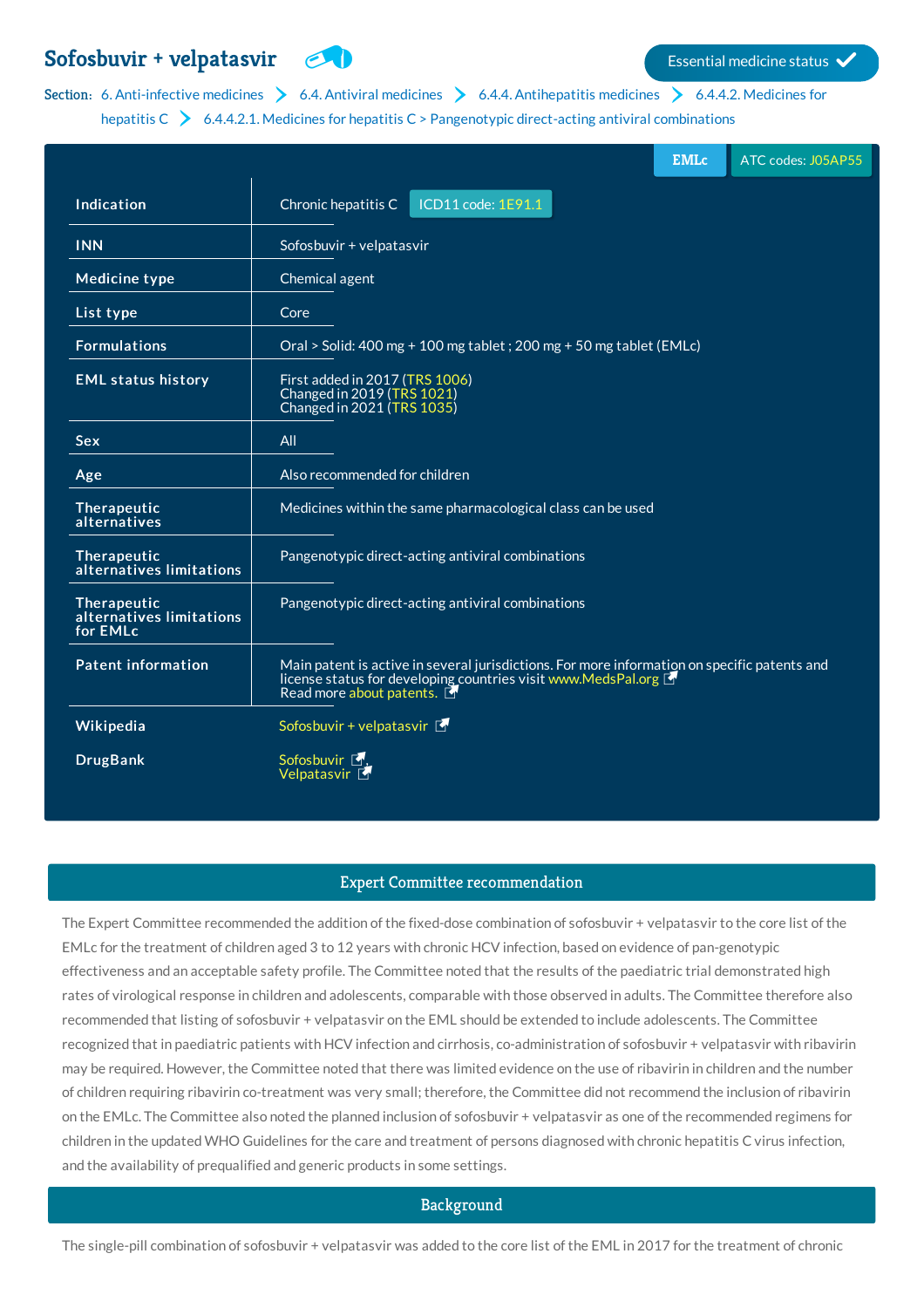hepatitis C virus (HCV) infection in adults based on evidence of a favourable benefit–risk ratio. Efficacy outcomes from phase II and III studies of sofosbuvir + velpatasvir showed sustained virological response rates greater than 90% in all studies and for all genotypes. Safety data indicated few discontinuations due to adverse events and a rate of serious adverse events similar to that observed with other regimens (1).

# Public health relevance

Chronic HCV infection remains a main cause of liver disease globally, with an estimated 71 million people living with chronic HCV overall as of 2015 and an estimated 1.75 million new cases a year (2). Previously, interferon-based therapy was long and difficult to tolerate, had a low success rate, and required extensive clinical and laboratory monitoring during treatment. The introduction of many all-oral, direct-acting antiviral treatments has led to rates of sustained virological response greater than 90% with treatment courses of 12 weeks and greatly improved safety. With these improved characteristics acknowledged, in 2016, the World Health Assembly adopted targets for the elimination of chronic HCV as a public health threat by 2030 (3). Treatment of chronic HCV in adults in low- and middle-income countries has been scaled up as availability of direct-acting antiviral treatments has increased. Little emphasis has been placed on chronic HCV in children and the prevalence, epidemiology, and natural history of infection are less well understood in children than in adults. A recently-published modelling exercise estimated that 3.26 million children are living with chronic HCV infection, and 20 countries account for 80% of all cases in patients aged 0–18 years. Countries with the highest number of children with chronic HCV include China, Egypt, India, Nigeria and Pakistan (4). The main mode of acquisition of HCV infection in children is mother-to-child transmission, although older children and adolescents may become infected through unsafe injection practices or poor infection control practices. About 5% of infants born to mothers with HCV infection will acquire the infection, up to 10% if the mother is co-infected with HIV. The risk of transmission increases with increasing levels of maternal HCV RNA (5). Most children with liver disease are asymptomatic or minimally symptomatic and cirrhosis and hepatocellular carcinoma are rare in this age group, which allows treatment to be deferred in younger children according to previous treatment guidelines. As noted in a recent publication, including children and adolescents in national HCV surveillance, testing, and treatment programmes can eventually help achieve the goal of HCV elimination (6).

### **Benefits**

An innovator-sponsored trial of sofosbuvir + velpatasvir in children younger than 18 years is ongoing. To date, the trial has enrolled children with chronic HCV infection in three age groups: 12-17 years (n = 102), 6-11 years (n = 73) and 3-5 years (n = 41) from sites in Belgium, Italy, United Kingdom of Great Britain and Northern Ireland and United States of America. In the two older age groups, about 75% of the children were infected with genotype 1 HCV, 13% had genotype 3 and smaller numbers had genotypes 2, 4 and 6. Children aged 6–11 years received 200 mg + 50 mg and those aged 12–17 years received 400 mg + 100 mg once daily for 12 weeks, after which they were monitored for 12 weeks to assess treatment response. Overall, 93.7% of the study participants achieved sustained virological response. Of the 11 children who did not achieve sustained virological response, only two experienced virological failure; in the others, the lack of sustained virological response was due to participants being lost to followup or spitting up or being unable to swallow the study drug. Plasma concentrations of sofosbuvir and velpatasvir in study participants were comparable to those observed in adults receiving the recommended dose (7). The children aged 3–5 years received 200 mg + 50 mg once daily (weight  $\geq 17$  kg) or 150 mg + 37.5 mg daily, administered using an investigational granule formulation (weight < 17 kg). Mean weight in this age group was 19 kg (range 13–35 kg). It was not clear whether all children received the investigational granule formulation. The distribution of HCV genotypes in this group was: genotype 1 (78%), genotype 2 (15%), genotype 3 (5%) and genotype 4 (2%). Sustained virological response was achieved in 83% (34/41) of the children. No virological failures were documented, and the seven treatment failures were non-virological failures, either early treatment discontinuation or loss to follow-up (8). An observational study evaluated sofosbuvir + velpatasvir in five children with relapsed and refractory leukaemia and active genotype 1b HCV infection undergoing allogeneic haematopoietic cell transplant. All the children achieved virological response and normalization of liver enzymes without significant adverse events during treatment. After a median of 15 months of follow-up, four of the children remained disease free and with a sustained virological response. No major drug interactions were observed with either cyclosporine or sirolimus (9).

#### Harms

To date, the number of children treated with sofosbuvir + velpatasvir is very small. In general, sofosbuvir + velpatasvir has been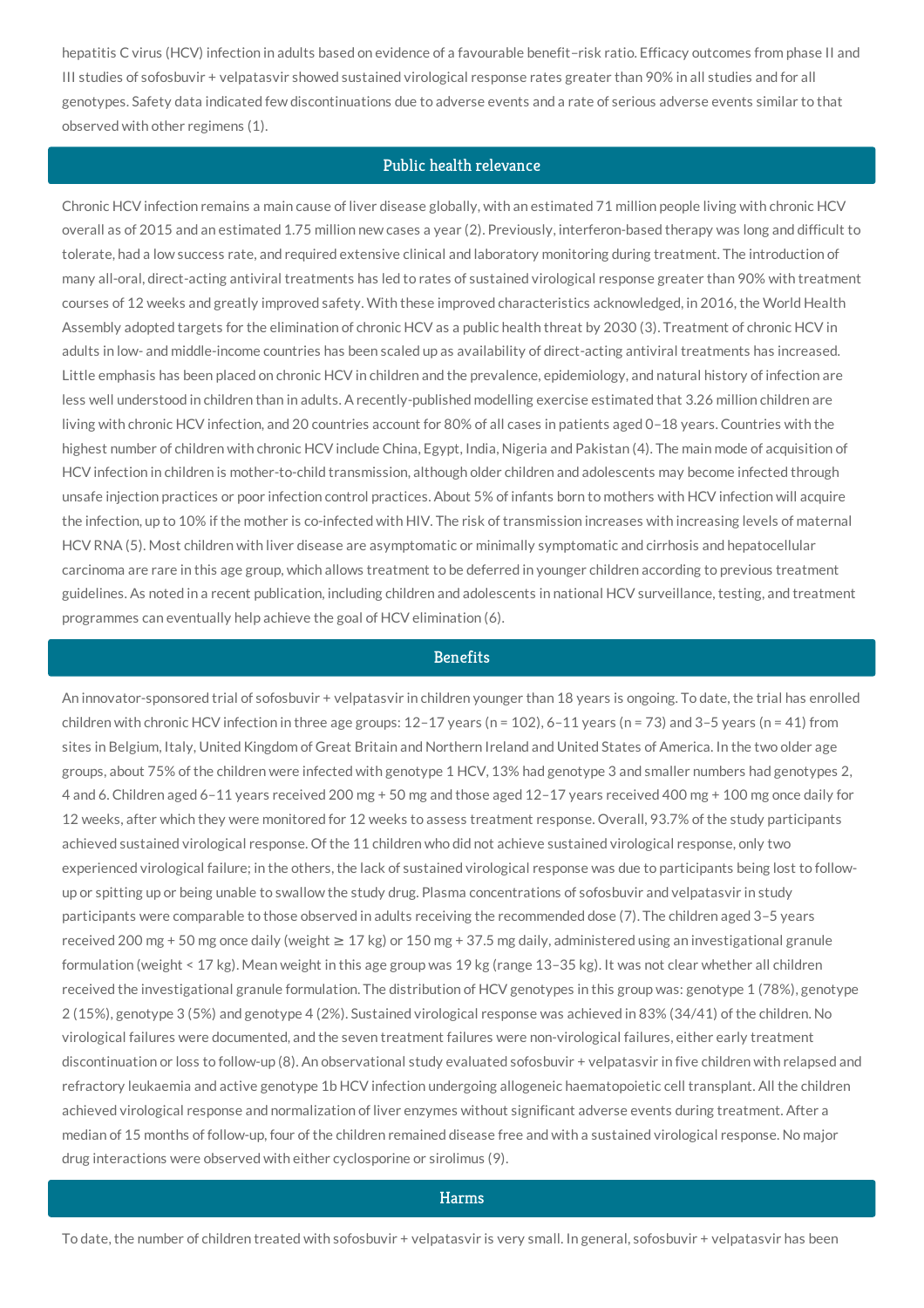shown to be well tolerated and serious adverse events are uncommon. In the ASTRAL-1 placebo-controlled registration trial in adults, the most commonly observed adverse reactions (all severity grades) in participants receiving 12 weeks of sofosbuvir + velpatasvir treatment included headache (22%), fatigue (15%), nausea (9%), asthenia (5%) and insomnia (5%). Most adverse reactions (79%) were mild and, with the exception of asthenia, occurred at a similar or lower frequency than placebo-treated patients. Participant's with cirrhosis receiving sofosbuvir + velpatasvir plus ribavirin were more likely to have haematological abnormalities during treatment but these laboratory abnormalities occurred in less than 1% of study participants (10). Sofosbuvir + velpatasvir was generally well tolerated in the paediatric trials (7,8). The most common adverse events among the 175 participants in the two older age groups included headache (23%), fatigue (18%), nausea (13%), vomiting (12%) and cough (11%). Four patients had serious adverse events reported during the trial: auditory hallucinations and constipation (two children in the younger age group), and suicidal ideation, exacerbation of bipolar disorder and suicide attempts (two adolescents in the older age group). Additional assessment of the psychiatric events showed that 27% of the study participants had some relevant psychiatric medical history (7). The most common adverse events observed in the 41 patients in the youngest age group were vomiting (27%), cough (15%), pyrexia (15%), rhinorrhoea (15%), fatigue (12%), nasal congestion (12%) and diarrhoea (12%). One patient in this age group discontinued treatment due to an adverse event but there were no serious adverse events. In addition, no negative effects on weight gain, height, body mass index, radiographic bone age, or sexual maturation were reported from treatment initiation to 24 weeks post-treatment in either boys or girls aged 3–17 years (8). No comparative safety data with other direct-acting antiviral regimens in paediatric patients are available. A systematic review of 39 studies that evaluated the efficacy and safety of directacting antiviral treatments in 1796 children and adolescents reported all regimens studied, including sofosbuvir + velpatasvir, were well tolerated (11).

# Cost / cost effectiveness

Gilead Sciences offers "access pricing" for Epclusa® 400 mg + 100 mg tablets to government programmes in 101 selected low- and middle-income countries at a flat price of US\$ 900 for a 12-week treatment course (12). At present, there is a single generic formulation of sofosbuvir + velpatasvir 400 mg + 100 mg tablet now widely available. The United Nations Development Programme's Health Procurement Mechanism lists the price as US\$ 270 for a 12-week course (13). The introduction of additional generic products has the potential to substantially lower the cost of sofosbuvir + velpatasvir, as in India and Pakistan where local generic products are available. A 2020 study on the variability in cost of originator direct-acting antiviral products, reported on the availability of generic direct-acting antivirals globally and estimated the cost of production of some direct-acting antivirals (14). No pricing information was available for the sofosbuvir + velpatasvir 200 mg + 50 mg formulation.

# WHO guidelines

Sofosbuvir + velpatasvir is one of the three recommended pan-genotypic regimens for adults in the 2018 WHO Guidelines for the care and treatment of persons diagnosed with chronic hepatitis C virus infection (2). Sofosbuvir + velpatasvir is expected to be added as a treatment for adolescents and children with chronic HCV infection in the planned update to the guidelines chapter on treatment in adolescents and children. The regimen is expected be recommended as therapy for paediatric patients for whom dosing recommendations and an appropriate formulation are available. This update will be published in mid-2021 as a rapid communication policy brief, and this recommendation will also be included in the overall WHO consolidated guidelines on testing, care and treatment of viral hepatitis to be published at the end of 2021.

#### Availability

Sofosbuvir + velpatasvir 400 mg + 100 mg and 200 mg + 50 mg tablets, registered by Gilead Sciences, are approved by the US Food and Drug Administration and European Medicines Agency; voluntary licences are available in some low- and middle-income countries through the company. To date, WHO-prequalified generic sofosbuvir + velpatasvir 400 mg + 100 mg tablets are available from Viatris (formerly Mylan Laboratories Ltd). India and Pakistan are reported to have locally manufactured generic products.

# Other considerations

The recommended dose of sofosbuvir + velpatasvir for adults and adolescents 12-17 years weighing more than 35 kg, and children 6–12 years weighing at least 30 kg (without cirrhosis) is 400 mg + 100 mg daily for 12 weeks. The approved dose for children 6–12 years weighing 17–30 kg is 200 mg + 50 mg daily for 12 weeks. Weight-based ribavirin is added to these regimens for children with